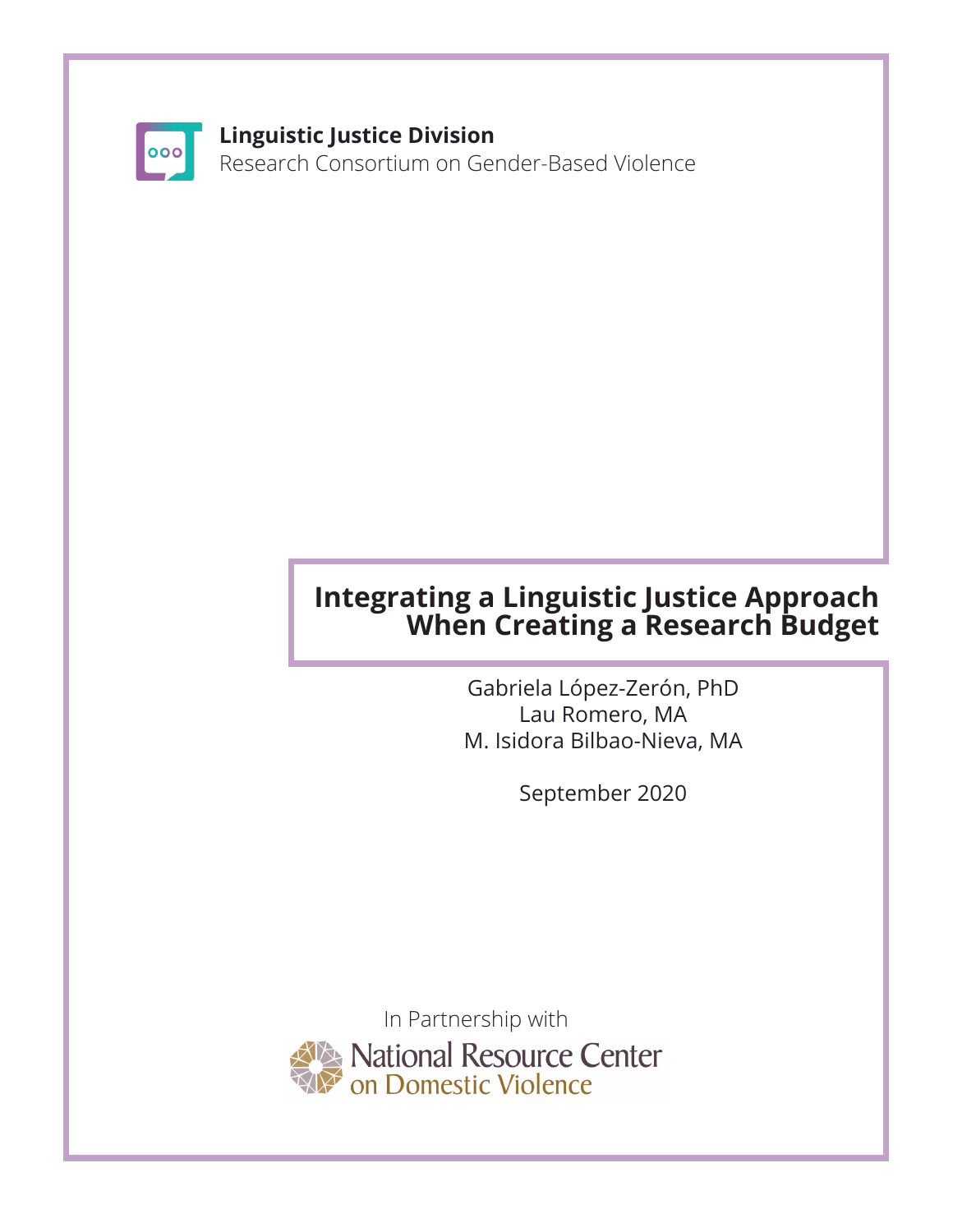# Budget Considerations

#### **Overview**

*This brief document a) outlines the importance of language access, b) highlights the differences between language access and linguistic justice and c) offers general considerations when creating a budget for a study that will include survivors of gender-based violence that may not identify English as their preferred language.* 

# **Human and Civil Rights**

According to the Universal Declaration of Human Rights, Art. 22, all individuals are entitled to "the economic, social and cultural rights indispensable for [his/her] dignity and the free development of [his/her] personality." Language is an intrinsic part of a person's identity. If deprived of access to information in their native language, a survivor will likely experience a set of uncomfortable and potentially harmful consequences. Additionally, in the US, Title VI states that "no person in the United States shall, on the ground of race, color, or national origin, be excluded from participation in, be denied the benefits of, or be subjected to discrimination under any program or activity receiving Federal financial assistance" (Civil Rights Act, 1964).

In the context of research with survivors of gender-based violence, ensuring meaningful and equitable access to language support is critical to protect survivors from further victimization. When interviewing survivors, language access typically refers to providing participants with all the research materials and information in their preferred language and is a central part of ensuring survivors' safety.

## **From Language Access to Language Justice**

Language or Linguistic Justice goes beyond language access. The term 'linguistic justice' is defined as the right everyone has to communicate in the language in which we feel most comfortable, proficient, and powerful (Antena Aire, 2014). That means providing opportunities for research participants to materials in their preferred language and the opportunity to engage and communicate in that language as well. Integrating a language justice framework to research procedures is critical to not only ensure that the research process is not causing harm, but also to create a space where participating in research can foster participants' healing process.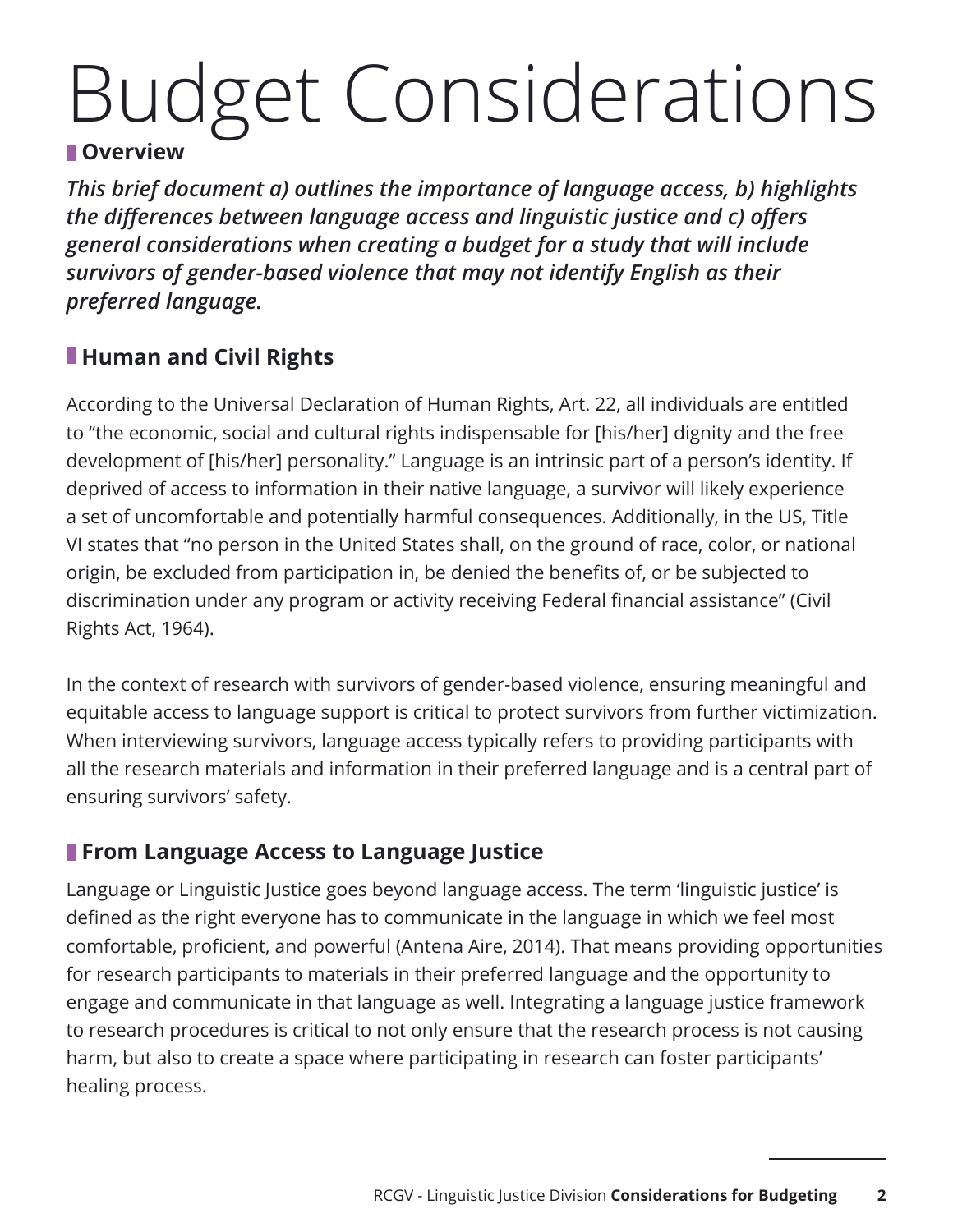In multilingual research with survivors, it is important to consider what it will take to integrate a linguistic justice framework throughout the research process. That is, what are the issues to consider in every stage of the study, from the preparation of research materials in multiple languages, to hiring and supervision of data collection procedures, to the analysis and interpretation of the data.

# **Budget Considerations**

When creating a budget for a study that may involve interviews in multiple languages with survivors from diverse backgrounds, it is important to determine whether your funding will support these efforts. For example, you may need to translate research materials and data, hire multilingual and multicultural data collection staff, and ensure that you have a diverse data analysis team to support a culturally and contextually responsive interpretation of the data.

If your funding does not support these efforts, you might need to engage a team of volunteers. Consider, what other benefits/skills can you offer if you are unable to pay for their work? Alternatively, you may need to consider whether it is appropriate to conduct interviews with participants who do not identify English as their preferred language if funding is not available to support multilingual and multilingual staff.

The following questions may provide a guide for estimating a project's language justice needs (See *Planning Worksheet* for a more structured guide):

- What is your estimated sample size? How many participants do you estimate will not identify English as their preferred language?
- What are the other languages you anticipate working with? How many participants per language?
- Will you hire multilingual and multicultural data collectors? How will you assess their language fluency and cultural competence? How will you supervise them?
- Will you need to translate materials? What materials need translation?
- **Will you need to hire interpreters?**
- Do you have multilingual and multicultural members in your data analytic team that will participate in the interpretation of results?